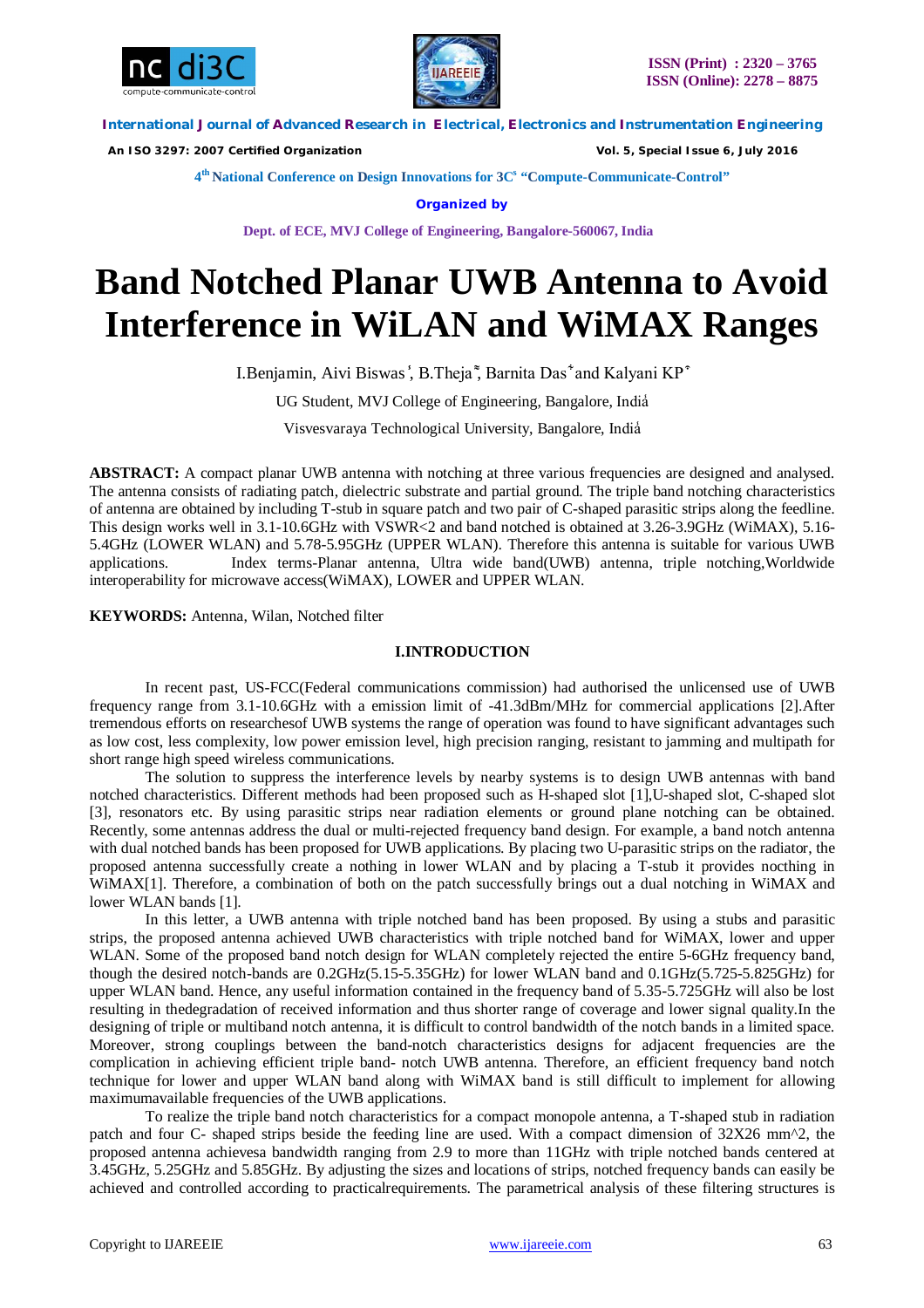



 *An ISO 3297: 2007 Certified Organization Vol. 5, Special Issue 6, July 2016*

**4 th National Conference on Design Innovations for 3C s "Compute-Communicate-Control"** 

**Organized by**

**Dept. of ECE, MVJ College of Engineering, Bangalore-560067, India**

carried out. An antenna prototype is designed and fabricated to demonstrate the proposed strategy.The proposed antenna structure is designed using the CST Microwave Studio and simulation results are obtained.

## **II.ANTENNA DESIGN AND RESULTS**

#### *A.UWB monopole antenna*

Fig .1 shows the geometry of a planar UWB monopole antenna. The antenna is fabricated in FR-4 substrate with the dielectric constant of 4.3 and its thickness is 1.6mm. The overalldimension of the microstrip antenna is32mm x 26mm x 0.8mm. The radiating patch and the feeding line are printed on the top side of the substrate and the ground plane on the bottom side. The ground plane is the partial plane.



Fig .1 the geometry of a planar UWB monopole antenna

The dimensions of the designed antenna after optimization are listed in Table .1

Table .1 Optimum dimensions

| 'arameters   | a | b |        |     | m | ×.<br>$\cdots$  | <b>TT</b><br>w   |               | $ -$<br>vν  | ັ  |
|--------------|---|---|--------|-----|---|-----------------|------------------|---------------|-------------|----|
| 'alue(<br>mm | - |   | 1 J .J | v.v |   | $\sqrt{2}$<br>∸ | $\sim$<br>∸<br>ີ | $\sim$<br>سەر | 'n<br><br>◡ | ு. |

In the proposed design, the monopole antenna and the ground plane form an equivalent dipole antenna. Thus the characteristics impedance of the antenna is affected by the distribution of the current on the patch. The impedance bandwidth can be enhanced to considerable extent by cutting the three notches of required dimensions at the lower corners of the patch. This phenomenon occurs because of the electromagnetic coupling between the radiating patch and the ground plane is affected by the three notches. The gap between the patch and the ground plane is also a significant parameter, to control the impedance bandwidth.



Fig. 2 VSWR plot of the proposed antenna without notched bands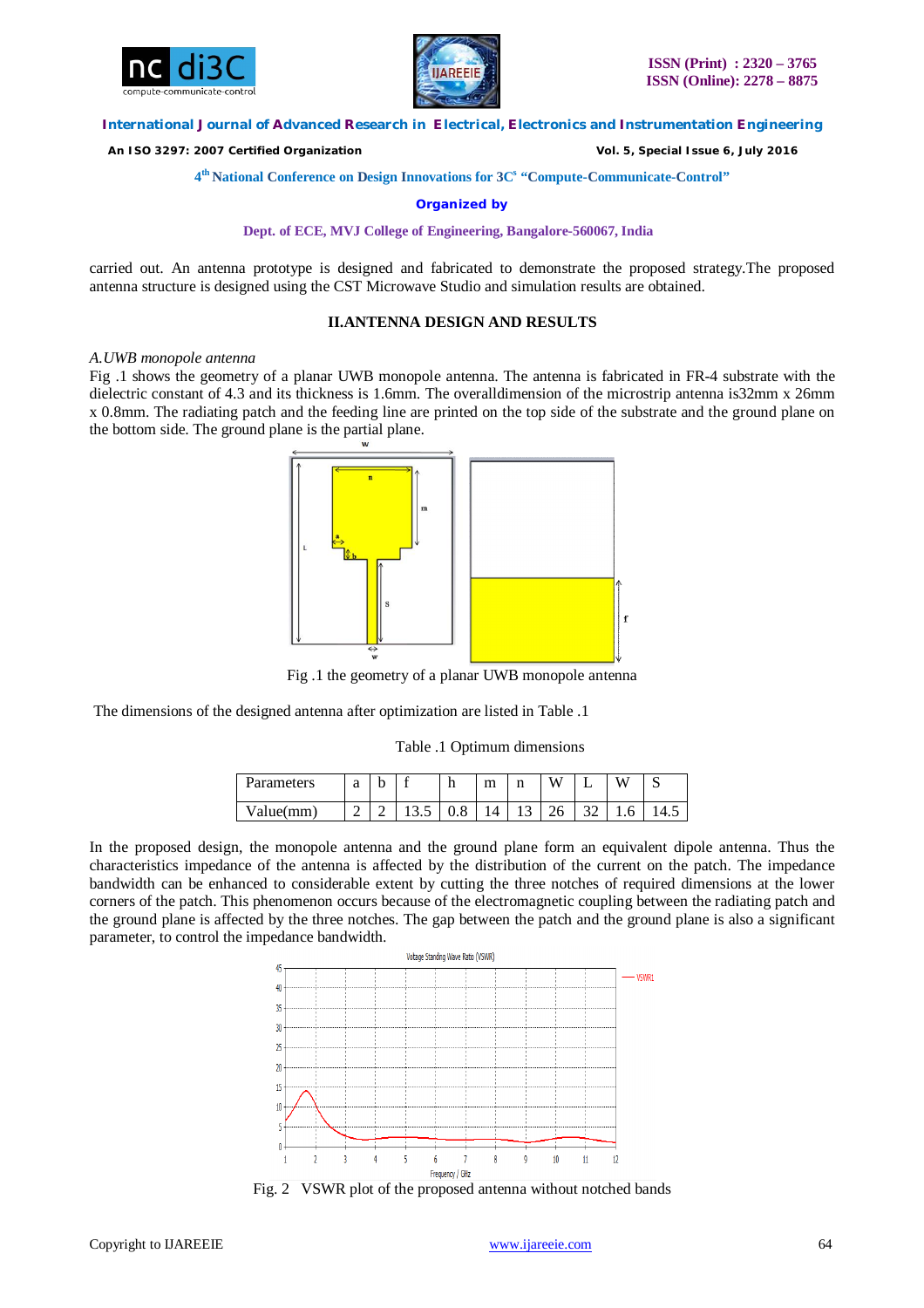



 *An ISO 3297: 2007 Certified Organization Vol. 5, Special Issue 6, July 2016*

## **4 th National Conference on Design Innovations for 3C s "Compute-Communicate-Control"**

**Organized by**

## **Dept. of ECE, MVJ College of Engineering, Bangalore-560067, India**

As the range of the ultra wide band is from 3.1-10.6 GHz, the VSWR in this range of frequency is below 2. For the proper functioning of a monopole antenna the VSWR should be lesser then 2 as the attenuation increases with the increase in the VSWR at a particular frequency. The proposed antenna can obtain high gain at various frequencies.

#### *B.UWB monopole antenna with three notched bands.*

To obtain triple notched bands, a T shaped stub on the radiating patch and two pairs of c shaped strips along the sides of the feed line. This design I is implemented to generate notched bands at the desired central frequencies of 3.6Ghz,5.1Ghz and 5.8Ghz respectively.



Fig 3 Final design of UWB antenna with triple notched bands

As the range of the ultra wide band is from 3.1-10.6 GHz, the VSWR in this range of frequency is below 2. For the proper functioning of a monopole antenna the VSWR should be lesser then 2 as the attenuation increases with the increase in the VSWR at a particular frequency. The proposed antenna can obtain high gain at various frequencies.



Fig 4 VSWR plot of proposed antenna with T-stub for WiMAX notching



Fig 5 VSWR plot with triple notched bands in case of final integrated design

From the graph the observations which can be made are that there are peaks at the centre frequencies of the WiMAX, upper WLAN and lower WLAN range which gives the notching.The result obtained after simulation showed that the